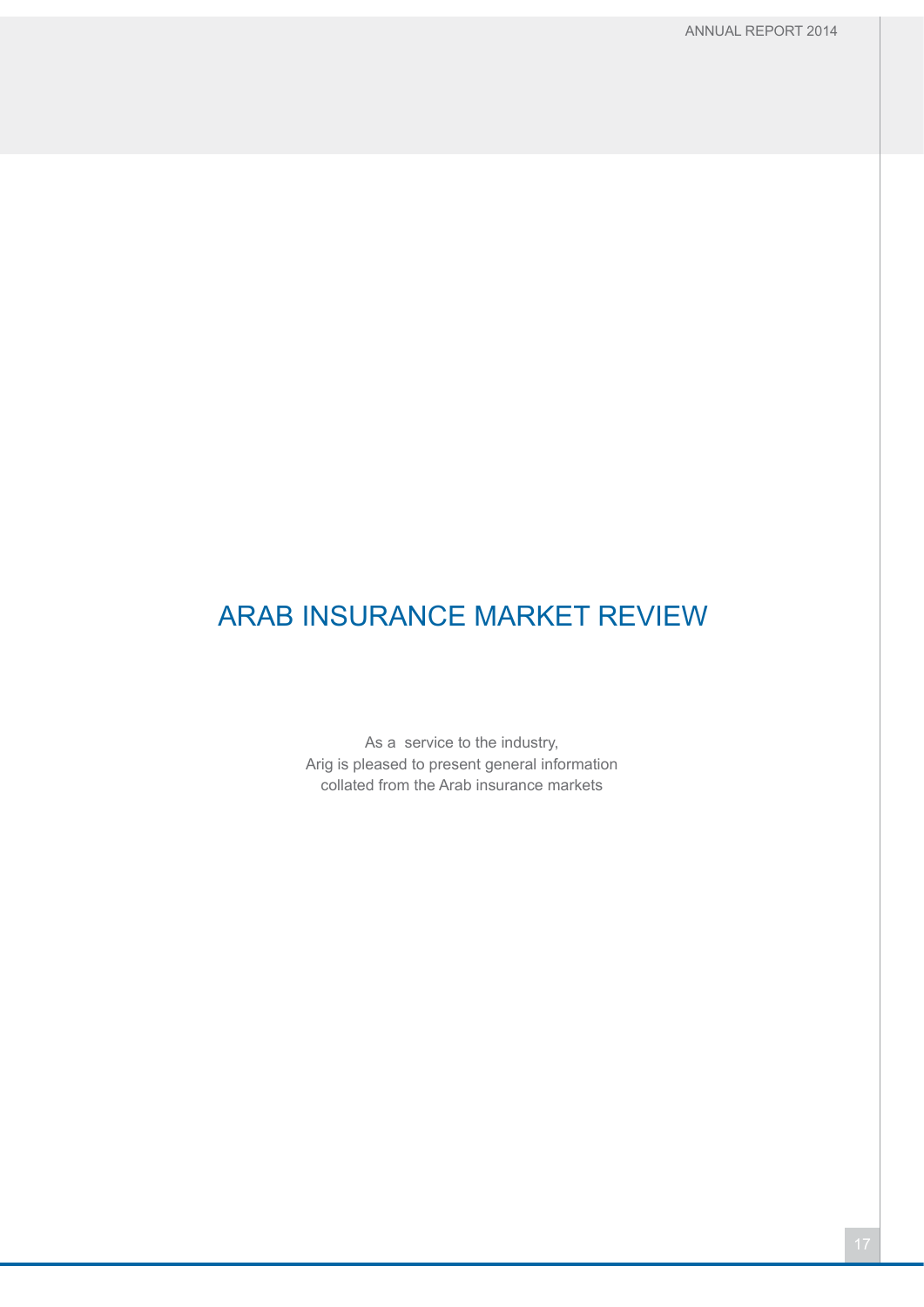|                           |      |                  |                  |         |                                 | Non-Life             |                   |          |              | Life     |
|---------------------------|------|------------------|------------------|---------|---------------------------------|----------------------|-------------------|----------|--------------|----------|
| Country                   | Year | Exchange<br>Rate | <b>Total GPI</b> | Motor   | Property<br>& Misc.<br>Accident | Marine &<br>Aviation | Total<br>Non-Life | % of GPI | <b>Total</b> | % of GPI |
| Algeria                   | 2009 | 72.6474          | 1,064.6          | 487.7   | 413.1                           | 84.1                 | 984.9             | 92.5%    | 79.7         | 7.5%     |
|                           | 2010 | 74.3860          | 1,098.6          | 542.2   | 373.8                           | 81.3                 | 997.3             | 90.8%    | 101.3        | 9.2%     |
|                           | 2011 | 72.9379          | 1,188.4          | 602.7   | 415.1                           | 77.9                 | 1095.7            | 92.2%    | 92.7         | 7.8%     |
|                           | 2012 | 77.5360          | 1,240.3          | 674.0   | 445.3                           | 68.1                 | 1187.4            | 95.7%    | 52.9         | 4.3%     |
|                           | 2013 | 80.3520          | 1,428.7          | 769.5   | 488.8                           | 72.4                 | 1330.7            | 93.1%    | 98.0         | 6.9%     |
| <b>Bahrain</b>            | 2009 | 0.3769           | 532.2            | 151.3   | 207.9                           | 20.9                 | 380.1             | 71.4%    | 152.1        | 28.6%    |
|                           | 2010 | 0.3769           | 559.2            | 152.9   | 248.4                           | 21.3                 | 422.6             | 75.6%    | 136.6        | 24.4%    |
|                           | 2011 | 0.3769           | 546.1            | 147.9   | 249.4                           | 18.8                 | 416.1             | 76.2%    | 130.0        | 23.8%    |
|                           | 2012 | 0.3769           | 634.0            | 164.5   | 291.3                           | 18.6                 | 474.4             | 74.8%    | 159.6        | 25.2%    |
|                           | 2013 | 0.3769           | 579.3            | 181.0   | 214.6                           | 16.7                 | 412.3             | 71.2%    | 167.0        | 28.8%    |
| Egypt <sup>(1)</sup>      | 2009 | 5.4578           | 1,567.1          | 285.9   | 356.5                           | 225.2                | 867.6             | 55.4%    | 699.5        | 44.6%    |
|                           | 2010 | 5.5700           | 1,612.8          | 319.7   | 304.6                           | 222.2                | 846.5             | 52.5%    | 766.3        | 47.5%    |
|                           | 2011 | 5.6219           | 1,678.8          | 345.7   | 387.2                           | 220.3                | 953.2             | 56.8%    | 725.6        | 43.2%    |
|                           | 2012 | 6.0561           | 1,770.5          | 330.8   | 434.4                           | 240.2                | 1005.4            | 56.8%    | 765.1        | 43.2%    |
|                           | 2013 | 6.8886           | 1,812.1          | 308.9   | 461.7                           | 241.5                | 1012.1            | 55.9%    | 800.0        | 44.1%    |
| Jordan                    | 2009 | 0.7080           | 527.6            | 220.5   | 221.1                           | 36.6                 | 478.2             | 90.6%    | 49.4         | 9.4%     |
|                           | 2010 | 0.7080           | 589.3            | 257.7   | 241.5                           | 36.2                 | 535.4             | 90.9%    | 53.9         | 9.1%     |
|                           | 2011 | 0.7080           | 598.3            | 256.6   | 240.9                           | 43.3                 | 540.8             | 90.4%    | 57.5         | 9.6%     |
|                           | 2012 | 0.7080           | 679.7            | 273.3   | 300.8                           | 42.7                 | 616.8             | 90.7%    | 62.9         | 9.3%     |
|                           | 2013 | 0.7090           | 692.2            | 282.2   | 303.2                           | 39.9                 | 625.3             | 90.3%    | 66.9         | 9.7%     |
| <b>Kuwait</b>             | 2009 | 0.2851           | 568.9            | 184.1   | 187.8                           | 67.9                 | 439.8             | 77.3%    | 129.1        | 22.7%    |
|                           | 2010 | 0.2806           | 627.4            | 198.3   | 232.1                           | 61.7                 | 492.1             | 78.4%    | 135.3        | 21.6%    |
|                           | 2011 | 0.2760           | 698.2            | 244.4   | 228.8                           | 72.1                 | 545.3             | 78.1%    | 152.9        | 21.9%    |
|                           | 2012 | 0.2816           | 763.7            | 269.7   | 256.8                           | 64.7                 | 591.2             | 77.4%    | 172.5        | 22.6%    |
|                           | 2013 | 0.2838           | 952.0            | n/a     | n/a                             | n/a                  | 770.0             | 80.9%    | 182.0        | 19.1%    |
| Lebanon                   | 2009 | 1,507.5000       | 1,022.8          | 283.5   | 414.8                           | 27.6                 | 725.9             | 71.0%    | 296.9        | 29.0%    |
|                           | 2010 | 1,504.5000       | 1,168.6          | 201.5   | 643.0                           | 33.5                 | 878.0             | 75.1%    | 290.6        | 24.9%    |
|                           | 2011 | 1,504.0000       | 1,261.1          | 202.7   | 680.4                           | 35.0                 | 918.1             | 72.8%    | 343.0        | 27.2%    |
|                           | 2012 | 1,504.0000       | 1,294.9          | 323.7   | 559.4                           | 35.0                 | 918.1             | 70.9%    | 376.8        | 29.1%    |
|                           | 2013 | 1,505.0000       | 1,389.2          | 327.0   | 618.4                           | 41.0                 | 986.4             | 71.0%    | 402.8        | 29.0%    |
| Libya <sup>(3)</sup>      | 2009 | 1.2034           | 309.3            | 69.4    | 198.5                           | 36.5                 | 304.4             | 98.4%    | 4.9          | 1.6%     |
|                           | 2010 | 1.1898           | 325.8            | 76.8    | 198.5                           | 44.9                 | 320.2             | 98.3%    | 5.6          | 1.7%     |
|                           | 2011 | 1.2251           | 140.7            | 24.2    | 95.9                            | 15.1                 | 135.2             | 96.1%    | 5.5          | 3.9%     |
|                           | 2012 | 1.2251           | 273.9            | 47.4    | 187.0                           | 33.3                 | 267.7             | 97.7%    | 6.2          | 2.3%     |
|                           | 2013 | 1.2515           | n/a              | n/a     | n/a                             | n/a                  | n/a               | n/a      | n/a          | n/a      |
| Mauritania <sup>(4)</sup> | 2009 | 262.0000         | 16.4             | 5.6     | 6.1                             | 3.7                  | 15.4              | 93.9%    | 1.0          | 6.1%     |
|                           | 2010 | 279.0000         | n/a              | n/a     | n/a                             | n/a                  | 12.0              | n/a      | n/a          | n/a      |
|                           | 2011 | 288.0800         | n/a              | n/a     | n/a                             | n/a                  | 12.2              | n/a      | n/a          | n/a      |
|                           | 2012 | 288.0800         | n/a              | n/a     | n/a                             | n/a                  | n/a               | n/a      | n/a          | n/a      |
|                           | 2013 | 288.0800         | n/a              | n/a     | n/a                             | n/a                  | n/a               | n/a      | n/a          | n/a      |
| <b>Morocco</b>            | 2009 | 7.6145           | 2,588.0          | 818.4   | 857.1                           | 87.9                 | 1763.4            | 68.1%    | 824.6        | 31.9%    |
|                           | 2010 | 8.2013           | 2,592.6          | 846.2   | 873.7                           | 84.5                 | 1804.4            | 69.6%    | 788.2        | 30.4%    |
|                           | 2011 | 8.2013           | 2,920.4          | 931.0   | 953.5                           | 90.2                 | 1974.7            | 67.6%    | 945.7        | 32.4%    |
|                           | 2012 | 8.2471           | 3,162.3          | 972.5   | 1096.5                          | 76.2                 | 2,145.2           | 67.8%    | 1,017.1      | 32.2%    |
|                           | 2013 | 8.4055           | 3,164.8          | 1,010.9 | 1062.1                          | 69.9                 | 2,142.8           | 67.7%    | 1,022.0      | 32.3%    |
| Oman                      | 2009 | 0.3852           | 644.7            | 270.0   | 229.7                           | 38.7                 | 538.4             | 83.5%    | 106.3        | 16.5%    |
|                           | 2010 | 0.3852           | 617.7            | 262.4   | 211.6                           | 38.8                 | 512.8             | 83.0%    | 104.9        | 17.0%    |
|                           | 2011 | 0.3850           | 733.0            | 313.2   | 252.5                           | 46.3                 | 612.0             | 83.5%    | 121.0        | 16.5%    |
|                           | 2012 | 0.3845           | 738.6            | 353.1   | 248.5                           | 31.7                 | 633.3             | 85.7%    | 105.3        | 14.3%    |
|                           | 2013 | 0.3850           | 774.5            | 383.4   | 265.3                           | 37.8                 | 686.5             | 85.7%    | 88.0         | 11.4%    |

Gross premium by class and country - 2009 to 2013 in US\$ million

(1) Egypt: Financial Year end as at 30 June (2) Sudan: Sudan's currency changed from the Sudanese dinar (SDD) to the new Sudanese Pound (SDG) introduced in January 2007. (3) Libya: Property & Miscellaneous<br>Accident include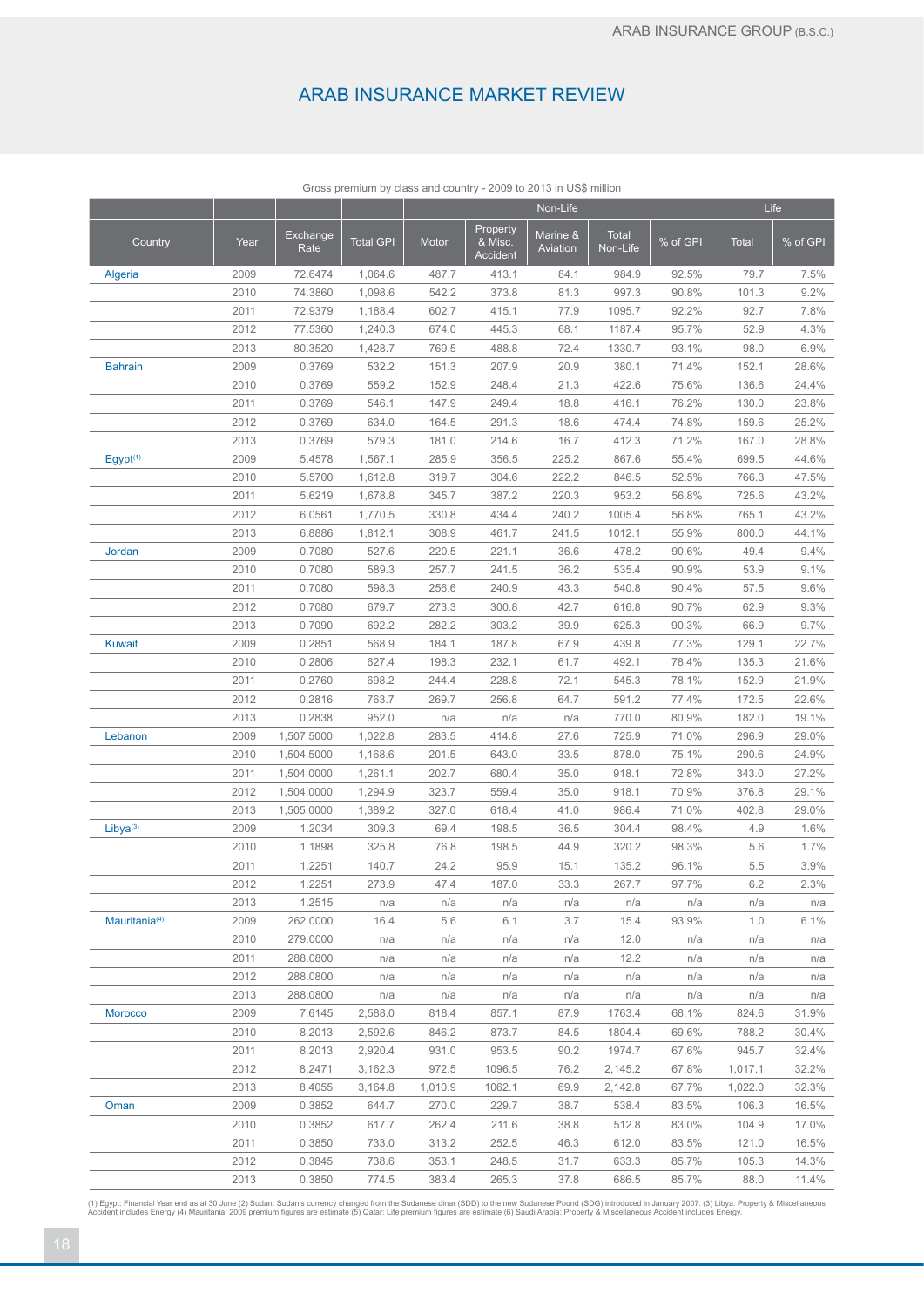|                                                         |              |                  |                    | Non-Life           |                                 |                      |                    | Life           |                |              |  |
|---------------------------------------------------------|--------------|------------------|--------------------|--------------------|---------------------------------|----------------------|--------------------|----------------|----------------|--------------|--|
| Country                                                 | Year         | Exchange<br>Rate | <b>Total GPI</b>   | Motor              | Property<br>& Misc.<br>Accident | Marine &<br>Aviation | Total<br>Non-Life  | % of GPI       | <b>Total</b>   | % of GPI     |  |
| <b>Palestine</b>                                        | 2009         | 3.5880           | 72.8               | 60.6               | 11.1                            | 0.3                  | 72.0               | 98.9%          | 0.8            | 1.1%         |  |
|                                                         | 2010         | 3.5880           | 125.8              | 74.8               | 46.2                            | 1.3                  | 122.3              | 97.2%          | 3.4            | 2.7%         |  |
|                                                         | 2011         | 3.5880           | 146.0              | 91.8               | 49.4                            | 1.5                  | 142.7              | 94.8%          | 3.3            | 2.2%         |  |
|                                                         | 2012         | 3.5880           | 144.4              | 87.9               | 51.2                            | 1.7                  | 140.9              | 97.5%          | 3.6            | 2.5%         |  |
|                                                         | 2013         | 3.5880           | 158.7              | 92.5               | 60.6                            | 1.8                  | 154.9              | 97.6%          | 3.8            | 2.4%         |  |
| Qatar <sup>(5)</sup>                                    | 2009         | 3.6405           | 781.6              | 158.9              | 507.7                           | 106.4                | 773.0              | 98.9%          | 8.6            | 1.1%         |  |
|                                                         | 2010         | 3.6408           | 929.0              | 181.0              | 634.7                           | 98.6                 | 914.3              | 98.4%          | 14.7           | 1.6%         |  |
|                                                         | 2011         | 3.6408           | 1,154.6            | 212.1              | 817.0                           | 114.2                | 1,143.3            | 99.0%          | 11.3           | 1.0%         |  |
|                                                         | 2012         | 3.6408           | 1,114.6            | 85.9               | 862.8                           | 149.3                | 1,098.0            | 98.5%          | 16.6           | 1.5%         |  |
|                                                         | 2013         | 3.6409           | 1,471.0            | n/a                | n/a                             | n/a                  | 1,407.0            | 95.6%          | 64.0           | 4.4%         |  |
| Saudi Arabia <sup>(6)</sup>                             | 2009         | 3.7502           | 3,896.0            | 814.7              | 2,546.9                         | 266.9                | 3,628.5            | 93.1%          | 267.5          | 6.9%         |  |
|                                                         | 2010         | 3.7500           | 4,370.1            | 863.7              | 2,940.0                         | 307.1                | 4,110.8            | 94.1%          | 259.3          | 5.9%         |  |
|                                                         | 2011<br>2012 | 3.7500<br>3.7503 | 4,934.4<br>5,645.8 | 1,045.9<br>1,234.9 | 3,309.2<br>3,958.0              | 337.9<br>216.0       | 4,693.0<br>5,408.9 | 95.1%<br>95.8% | 241.4<br>236.9 | 4.9%<br>4.2% |  |
|                                                         | 2013         | 3.7500           | 6,730.5            | 1,694.6            | 4,453.3                         | 357.4                | 6,505.3            | 96.7%          | 225.2          | 3.3%         |  |
| Sudan <sup>(2)</sup>                                    | 2009         | 2.3198           | 285.8              | 129.9              | 94.0                            | 47.1                 | 271.0              | 94.8%          | 14.8           | 5.2%         |  |
|                                                         | 2010         | 2.3725           | 294.1              | 144.6              | 73.2                            | 59.0                 | 276.8              | 94.1%          | 17.3           | 5.9%         |  |
|                                                         | 2011         | 2.6769           | 289.1              | 124.6              | 98.8                            | 50.8                 | 274.2              | 94.8%          | 14.9           | 5.2%         |  |
|                                                         | 2012         | 2.6769           | 337.2              | 145.9              | 118.0                           | 59.0                 | 322.9              | 95.8%          | 14.3           | 4.2%         |  |
|                                                         | 2013         | n/a              | n/a                | n/a                | n/a                             | n/a                  | n/a                | n/a            | n/a            | n/a          |  |
| Syria                                                   | 2009         | 50.0000          | 318.5              | 223.3              | 54.9                            | 34.7                 | 312.9              | 98.2%          | 5.6            | 1.8%         |  |
|                                                         | 2010         | 50.0000          | 329.5              | 221.0              | 73.5                            | 29.3                 | 323.8              | 98.3%          | 5.7            | 1.7%         |  |
|                                                         | 2011         | 50.0000          | 280.9              | 173.7              | 67.2                            | 34.5                 | 275.4              | 98.0%          | 5.5            | 2.0%         |  |
|                                                         | 2012         | 69.7000          | 150.6              | 94.9               | 39.4                            | 13.3                 | 147.6              | 98.0%          | 3.0            | 2.0%         |  |
|                                                         | 2013         | n/a              | n/a                | n/a                | n/a                             | n/a                  | n/a                | n/a            | n/a            | n/a          |  |
| <b>Tunisia</b>                                          | 2009         | 1.2824           | 800.3              | 370.7              | 273.9                           | 50.7                 | 695.3              | 86.9%          | 105.0          | 13.1%        |  |
|                                                         | 2010         | 1.4122           | 774.9              | 361.4              | 247.5                           | 52.9                 | 661.8              | 85.4%          | 113.1          | 14.6%        |  |
|                                                         | 2011         | 1.4078           | 900.7              | 382.4              | 250.4                           | 52.2                 | 685.0              | 76.1%          | 215.7          | 23.9%        |  |
|                                                         | 2012         | 1.5619           | 846.2              | 358.9              | 298.6                           | 49.7                 | 707.2              | 83.6%          | 139.0          | 16.4%        |  |
|                                                         | 2013         | 1.6247           | 986.8              | 386.5              | 338.0                           | 44.6                 | 769.1              | 77.9%          | 217.7          | 22.1%        |  |
| U.A.E.                                                  | 2009         | 3.6731           | 5,455.5            | 1,106.0            | 2,907.4                         | 551.2                | 4,564.6            | 83.7%          | 890.9          | 16.3%        |  |
|                                                         | 2010         | 3.6728           | 6,003.7            | 1,230.8            | 3,065.6                         | 609.4                | 4,905.8            | 81.7%          | 1097.9         | 18.3%        |  |
|                                                         | 2011         | 3.6725           | 6,513.8            | 1,121.2            | 3,479.6                         | 635.2                | 5,236.0            | 80.4%          | 1277.8         | 19.6%        |  |
|                                                         | 2012         | 3.6728           | 7,154.6            | 1,091.0            | 3,808.9                         | 632.1                | 5,532.0            | 77.3%          | 1622.6         | 22.7%        |  |
|                                                         | 2013         | 3.6725           | 8,036.8            | 1,226.9            | 4,426.6                         | 465.8                | 6,119.3            | 76.1%          | 1,917.4        | 23.9%        |  |
| Yemen                                                   | 2009         | 206.3000         | 74.6               | 20.1               | 36.2                            | 13.5                 | 69.8               | 93.6%          | 4.8            | 6.4%         |  |
|                                                         | 2010         | 213.9000         | 84.0               | 22.7               | 40.0                            | 14.4                 | 77.1               | 91.8%          | 6.9            | 8.2%         |  |
|                                                         | 2011         | 213.8000         | 80.6               | 18.3               | 42.6                            | 12.5                 | 73.4               | 91.1%          | 7.2            | 8.9%         |  |
|                                                         | 2012         | 214.3508         | 85.5               | 17.8               | 45.6                            | 14.0                 | 77.4               | 90.5%          | 8.1            | 9.5%         |  |
|                                                         | 2013         | 214.8900         | 82.7               | 19.0               | 39.5                            | 15.1                 | 73.6               | 89.0%          | 9.1            | 11.0%        |  |
| The premium figures are in local currency for Iraq only |              |                  |                    |                    |                                 |                      |                    |                |                |              |  |
| Iraq                                                    | 2009         |                  | 67,037.5           | 12,455.8           | 27,014.1                        | 11,012.0             | 50,482.0           | 75.3%          | 16,555.5       | 24.7%        |  |
|                                                         | 2010         |                  | 160,056.0          | 14,976.0           | 85,059.0                        | 20,007.0             | 120,042.0          | 75.0%          | 40,014         | 25.0%        |  |
|                                                         | 2011         |                  | 288.171.0          |                    | 29.952.0 170.001.0              |                      | 40.014.0 239.967.0 | 83.3%          | 48,204         | 16.7%        |  |

Gross premium by class and country - 2009 to 2013 in US\$ million

#### Definition of gross premium income: This report is based on gross premium income, which includes direct and reinsurance inward premiums received in the year, net of cancellations but before deduction of commissions or rein

Portfolio split includes four main lines of business:<br>• Motor: Two main lines: Third Party and Comprehensive (in some cases, the classes under Motor were not available).<br>• Property & Miscellaneous Accident: Fire, Engineeri

• Marine & Aviation: Aviation, Marine Cargo, Marine Hull and Inland Cargo. • Life: Individual Life and Group Life.

Insurance and economic data sources: Insurance data for each country is sourced primarily from supervisory authorities, insurance associations and individual companies. Key economic data is extracted from public sources, i

2012 n/a n/a n/a n/a n/a n/a n/a n/a 2013 n/a n/a n/a n/a n/a n/a n/a n/a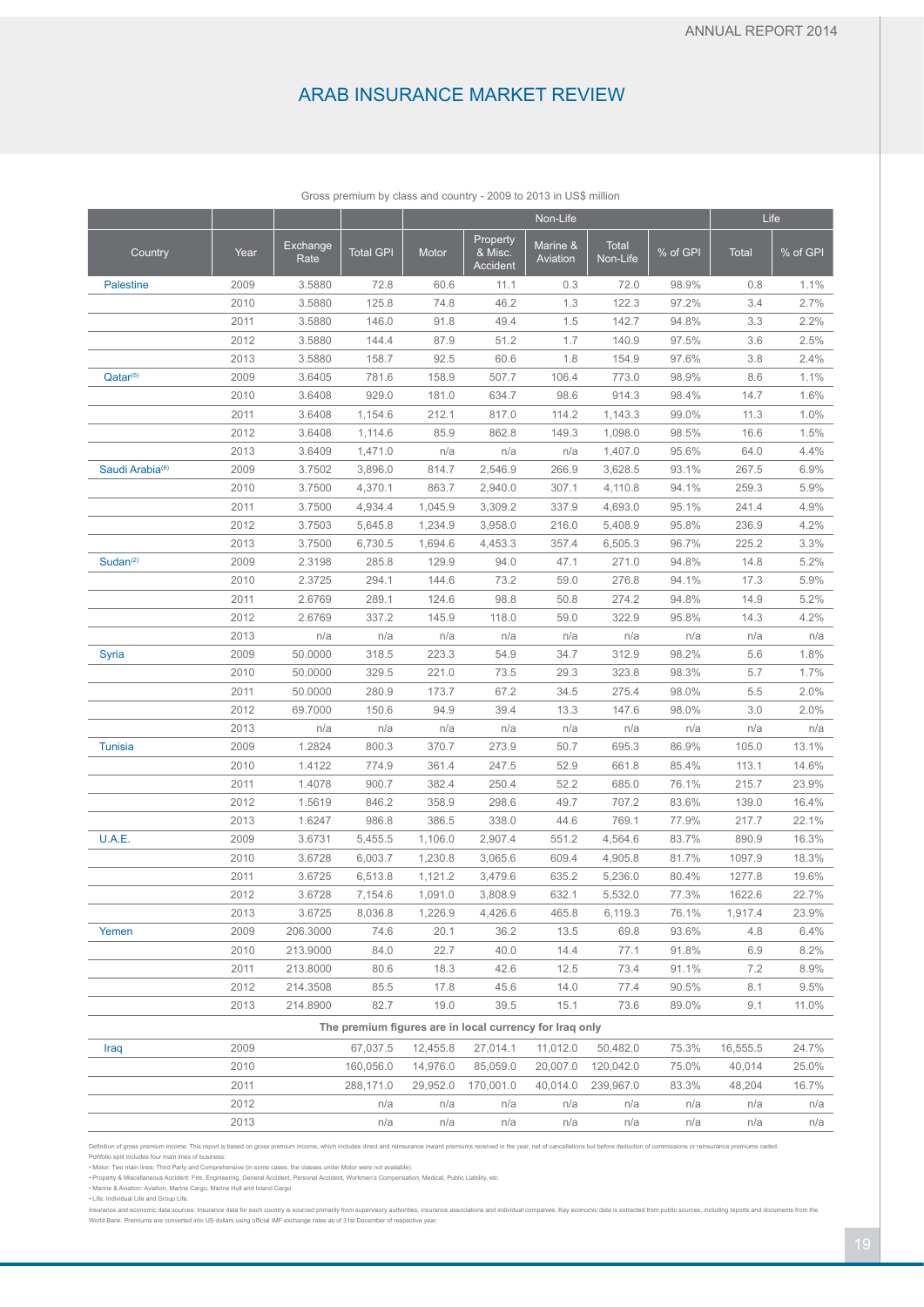|                           |      |                  | Rey economic & demographic indicators - 2009 to 2013 |                               |                        |                        |                             |                        |
|---------------------------|------|------------------|------------------------------------------------------|-------------------------------|------------------------|------------------------|-----------------------------|------------------------|
| Country                   | Year | Exchange<br>Rate | <b>Total</b><br>GPI in US\$<br>million               | Premium<br>per capita<br>US\$ | GDP per<br>capita US\$ | Premium as<br>% of GDP | Population<br>in<br>million | GDP in US\$<br>million |
| Algeria                   | 2009 | 72.6474          | 1,064.6                                              | 30.50                         | 4,642                  | 0.7%                   | 34.90                       | 162,000                |
|                           | 2010 | 74.3860          | 1,098.6                                              | 31.03                         | 4,322                  | 0.7%                   | 35.40                       | 153,000                |
|                           | 2011 | 72.9379          | 1,188.4                                              | 33.01                         | 4,917                  | 0.7%                   | 36.00                       | 177,000                |
|                           | 2012 | 77.5360          | 1,240.3                                              | 33.98                         | 5,096                  | 0.7%                   | 36.50                       | 186,000                |
|                           | 2013 | 80.3520          | 1,428.7                                              | 38.61                         | 5,681                  | 0.7%                   | 37.00                       | 210,183                |
| <b>Bahrain</b>            | 2009 | 0.3769           | 532.2                                                | 665.25                        | 27,500                 | 2.4%                   | 0.80                        | 22,000                 |
|                           | 2010 | 0.3769           | 559.2                                                | 466.00                        | 18,333                 | 2.5%                   | 1.20                        | 22,000                 |
|                           | 2011 | 0.3769           | 546.1                                                | 413.71                        | 19,697                 | 2.1%                   | 1.32                        | 26,000                 |
|                           | 2012 | 0.3769           | 634.0                                                | 480.30                        | 20,332                 | 2.4%                   | 1.32                        | 26,838                 |
|                           | 2013 | 0.3769           | 579.3                                                | 429.13                        | 24,444                 | 1.8%                   | 1.35                        | 33,000                 |
| Egypt <sup>(1)</sup>      | 2009 | 5.4578           | 1,567.1                                              | 18.88                         | 2,265                  | 0.8%                   | 83.00                       | 188,000                |
|                           | 2010 | 5.5700           | 1,612.8                                              | 19.09                         | 2,592                  | 0.7%                   | 84.50                       | 219,000                |
|                           | 2011 | 5.6219           | 1,678.8                                              | 20.06                         | 2,820                  | 0.7%                   | 83.70                       | 236,000                |
|                           | 2012 | 6.0561           | 1,770.5                                              | 21.10                         | 2,913                  | 0.7%                   | 83.90                       | 244,400                |
|                           | 2013 | 6.8886           | 1,812.1                                              | 22.07                         | 3,313                  | 0.7%                   | 82.10                       | 271,973                |
| Jordan                    | 2009 | 0.7080           | 527.6                                                | 83.75                         | 3,492                  | 2.4%                   | 6.30                        | 22,000                 |
|                           | 2010 | 0.7080           | 589.3                                                | 90.66                         | 4,154                  | 2.2%                   | 6.50                        | 27,000                 |
|                           | 2011 | 0.7080           | 598.3                                                | 94.97                         | 4,444                  | 2.1%                   | 6.30                        | 28,000                 |
|                           | 2012 | 0.7080           | 679.7                                                | 104.57                        | 4,769                  | 2.2%                   | 6.50                        | 31,000                 |
|                           | 2013 | 0.7080           | 692.2                                                | 104.88                        | 5,152                  | 2.0%                   | 6.60                        | 34,000                 |
| <b>Kuwait</b>             | 2009 | 0.2851           | 568.9                                                | 196.17                        | 51,034                 | 0.4%                   | 2.90                        | 148,000                |
|                           | 2010 | 0.2806           | 627.4                                                | 216.34                        | 45,862                 | 0.5%                   | 2.90                        | 133,000                |
|                           | 2011 | 0.2760           | 698.2                                                | 240.76                        | 57,931                 | 0.4%                   | 2.90                        | 168,000                |
|                           | 2012 | 0.2816           | n/a                                                  | n/a                           | 57,931                 | n/a                    | 2.90                        | 168,000                |
|                           | 2013 | 0.2838           | 952.0                                                | 340.00                        | 65,435                 | 0.5%                   | 2.80                        | 183,219                |
| Lebanon                   | 2009 | 1,507.5000       | 1,022.8                                              | 243.52                        | 7,381                  | 3.3%                   | 4.20                        | 31,000                 |
|                           | 2010 | 1,504.5000       | 1,168.6                                              | 271.77                        | 9,070                  | 3.0%                   | 4.30                        | 39,000                 |
|                           | 2011 | 1,504.0000       | 1,261.1                                              | 293.28                        | 9,767                  | 3.0%                   | 4.30                        | 42,000                 |
|                           | 2012 | 1,504.0000       | 1,294.9                                              | 301.14                        | 10,186                 | 3.0%                   | 4.30                        | 43,800                 |
|                           | 2013 | 1,505.0000       | 1,389.2                                              | 323.07                        | 10,314                 | 3.1%                   | 4.30                        | 44,352                 |
| Libva <sup>(3)</sup>      | 2009 | 1.2034           | 309.3                                                | 49.10                         | 13,681                 | 0.4%                   | 6.30                        | 86,190                 |
|                           | 2010 | 1.1898           | 325.8                                                | 51.31                         | 14,016                 | 0.4%                   | 6.35                        | 89,000                 |
|                           |      | 1.2251           | 140.7                                                | 21.65                         | 12,262                 | 0.2%                   | 6.50                        |                        |
|                           | 2011 |                  |                                                      |                               |                        |                        |                             | 79,700                 |
|                           | 2012 | 1.2251           | 273.9                                                | 42.14                         | 14,108                 | 0.3%                   | 6.50                        | 91,700                 |
|                           | 2013 | 1.2515           | n/a                                                  | n/a                           | 11,438                 | n/a                    | 6.60                        | 75,456                 |
| Mauritania <sup>(4)</sup> | 2009 | 262.0000         | 16.4                                                 | 5.13                          | 803                    | 0.6%                   | 3.20                        | 2,569                  |
|                           | 2010 | 279.0000         | n/a                                                  | n/a                           | 843                    | n/a                    | 3.20                        | 2,697                  |
|                           | 2011 | 288.0800         | n/a                                                  | n/a                           | 1,192                  | n/a                    | 3.44                        | 4,100                  |
|                           | 2012 | 288.0800         | n/a                                                  | n/a                           | 1,268                  | n/a                    | 3.54                        | 4,490                  |
|                           | 2013 | 288.0800         | n/a                                                  | n/a                           | 1,263                  | n/a                    | 3.98                        | 5,028                  |
| Morocco                   | 2009 | 7.6145           | 2,588.0                                              | 79.88                         | 2,840                  | 2.8%                   | 32.40                       | 92,000                 |
|                           | 2010 | 8.2013           | 2,592.6                                              | 81.02                         | 2,844                  | 2.8%                   | 32.00                       | 91,000                 |
|                           | 2011 | 8.2013           | 2,920.4                                              | 90.41                         | 2,954                  | 3.1%                   | 32.30                       | 95,400                 |
|                           | 2012 | 8.2471           | 3,162.3                                              | 97.00                         | 2,945                  | 3.3%                   | 32.60                       | 96,000                 |
|                           | 2013 | 8.4055           | 3,164.8                                              | 96.19                         | 3,191                  | 3.0%                   | 32.90                       | 105,000                |
| Oman                      | 2009 | 0.3852           | 644.7                                                | 217.80                        | 17,905                 | 1.2%                   | 2.96                        | 53,000                 |
|                           | 2010 | 0.3852           | 617.7                                                | 208.68                        | 19,257                 | 1.1%                   | 2.96                        | 57,000                 |
|                           | 2011 | 0.3850           | 733.0                                                | 244.33                        | 24,333                 | 1.0%                   | 3.00                        | 73,000                 |
|                           | 2012 | 0.3845           | 738.6                                                | 232.26                        | 23,899                 | 1.0%                   | 3.18                        | 76,000                 |
|                           | 2013 | 0.3850           | 774.5                                                | 267.05                        | 27,783                 | 1.0%                   | 2.90                        | 80,570                 |

Key economic & demographic indicators - 2009 to 2013